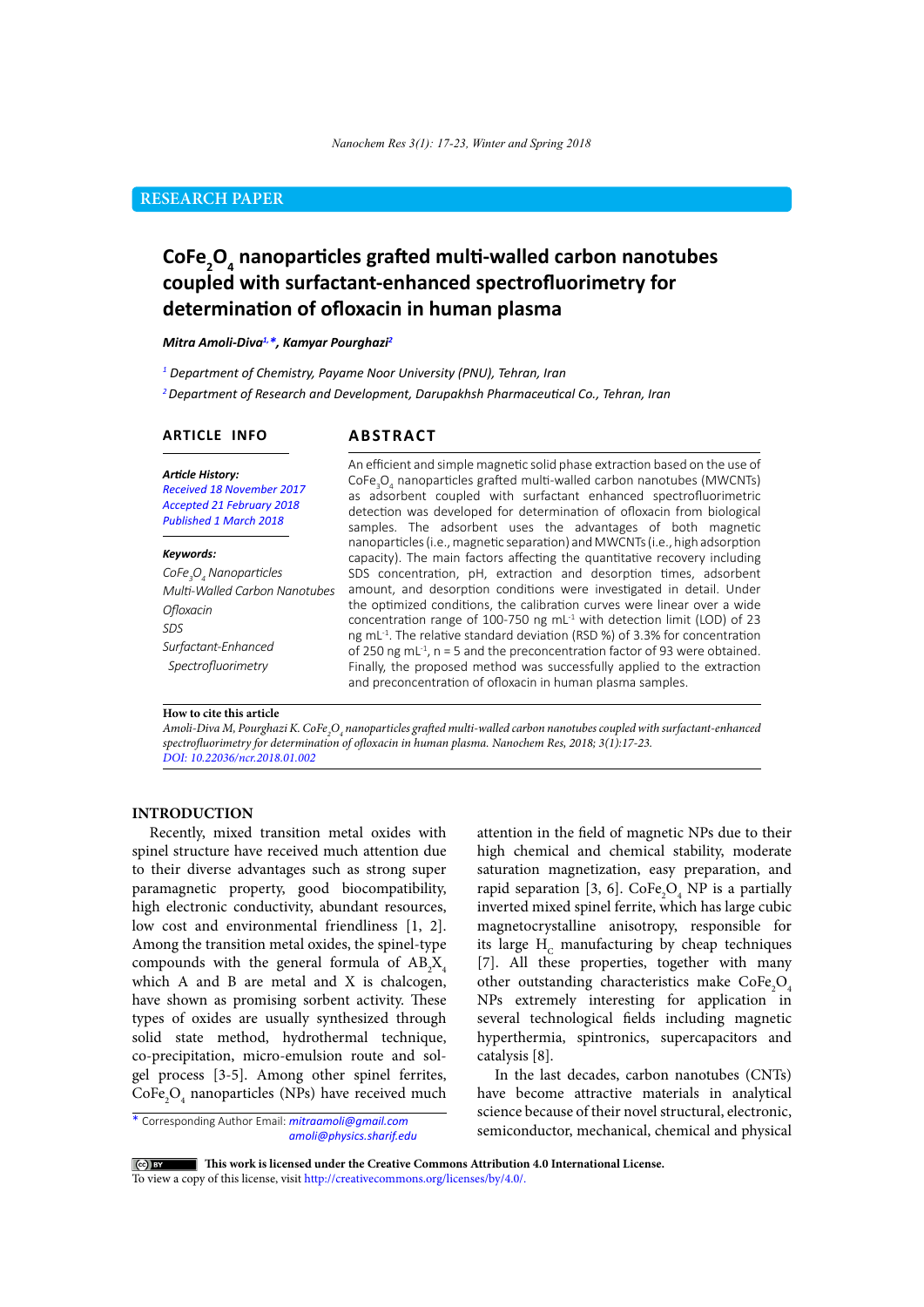properties as well as their extremely large surface area [9-11]. CNTs are hollow graphitic material composed of one (single-walled CNTs, SWCNTs) or multiple (multi-walled CNTs, MWCNTs) layers of graphene sheets. The walls are not reactive but their fullerene-like tips are known to be more reactive. Hence, its end functionalization is used relatively common to generate some functional groups such as COOH, OH and C=O on the surface of the nanotubes. One another approach is giving magnetization property by use of magnetic nanoparticles as modifier causing a convenient separation in addition to higher adsorption capacity.

Ofloxacin is a synthetic second-generation fluoroquinolone antibiotic drug with a broad spectrum of activity against gram-positive and gram-negative bacteria [12]. There are several analytical methods for determination of this drug in pharmaceuticals and biological samples such as spectrofluorimetry [13], chromatography [14-16], electrophoresis [17], electrochemical analysis [18, 19], chemiluminescence [20] and bioassay [21, 22]. However, it has conjugated  $\pi$ -electrons and rigid planar structure which leads to having good fluorescent signal. it excites at 340 nm and emits at of 480 nm. Hence, fluorescence spectrophotometery is a simple and efficient method for ofloxacin measurement but lacking enough sensitivity based on fluorescent itself which led to the narrow linear range. Thus, finding a specific and sensitive detection method for trace ofloxacin is necessary.

In this paper, an efficient magnetic adsorbent, namely MWCNT, decorated with  $\text{CoFe}_2\text{O}_4$  NPs is synthesized and used in a magnetic solid phase extraction (MSPE) procedure coupled with micelle enhanced spectrofluorimetric method for determination of ofloxacin in biological samples. The factors affecting the extraction efficiency and signal enhancement of the analyte are investigated and optimized and the method is successfully applied to the determination of ofloxacin in human plasma samples.

### **EXPERIMENTALS**

## *Reagents and chemicals*

Pristine MWCNTs with 40 nm diameter and 1-25 μm length were purchased from Research Institute of the Petroleum Industry (Tehran, Iran). Standard ofloxacin was purchased from Sigma Chemical Co. (St. Louis, MO, USA). Cobalt nitrate hexahydrate  $(Co(NO<sub>3</sub>)<sub>2</sub>$ .4H<sub>2</sub>O), ferric nitrate ninehydrate  $(Fe(NO<sub>3</sub>)<sub>3</sub>·9H<sub>2</sub>O)$ , sodium hydroxide, sodium acetate, sodium dodecyl sulfate (SDS), acetic acid, sulfuric acid, nitric acid, methanol, ethanol, propanol, dichloromethane, acetone, dioxane, chloroform, acetonitrile, and ammonia solution (25% w/w) were of analytical grade and were purchased from Merck company (Darmstadt, Germany).

#### *Instrumentation*

Fluorescence spectra were taken on a Varian Cary Eclipse fluorescence spectrophotometer (Palo Alto, CA, USA). A Phillips EM2085 transmission electron microscope (Amsterdam, Netherlands) with an accelerating voltage of 100 kV was used to characterize the morphology of the adsorbent. Phase characterization was performed by an Ital Structures (Riva Del Garda, Italy) APD 2000 X-ray diffractometer (XRD) using Cu  $K_a$  radiation source with the wavelength of 0.154059 nm. A Metrohm 827 pH/mV meter (Herisau, Switzerland) with a combined glass electrode was used for pH measurements. An ElmaS60H Elmasonic ultrasonicator (Singen, Germany) with ultrasonic frequency of 37 kHz and power effective of 150 W was used for dispersion of the adsorbent.

# *Synthesis of CoFe2 O4 -MWCNTs adsorbent*

Before modification of MWCNTs with  $\text{CoFe}_2\text{O}_4$ nanoparticles, pristine MWCNTs were oxidized with strong acid treatment. Briefly, 0.5 g of MWCNTs was added to 30 mL of 6 M  $H_2SO_4$ :HNO<sub>3</sub> (3:1, v/v) solution and the suspension was refluxed at 70 ºC for 6 h. The oxidized MWCNTs were washed five times with 200 mL of deionized water and dried in vacuum oven at 50 ºC. In other experiment, 100 mL of 0.2 M cobalt nitrate hexahydrate and 100 mL of 0.4 M ferric nitrate ninehydrate were dissolved in deionized water. The mixture was heated at 80 ºC for 5 min and 0.4 g of oxidized MWCNTs was added to the solution under nitrogen atmosphere. After that, 100 mL of 3.0 M sodium hydroxide were added and the mixture was stirred for 30 min. The precipitate was isolated from the solution by applying an external magnet, washed three times with 200 mL deionized water and finally dried in a vacuum oven at 50 ºC for 24 h.

# *MSPE procedure using CoFe2 O4 -MWCNTs adsorbent*

Ofloxacin solution with the concentration of 100 ng mL<sup>-1</sup> was transferred to a 250 mL flask and its pH was adjusted to 6.0 by addition of 0.1 M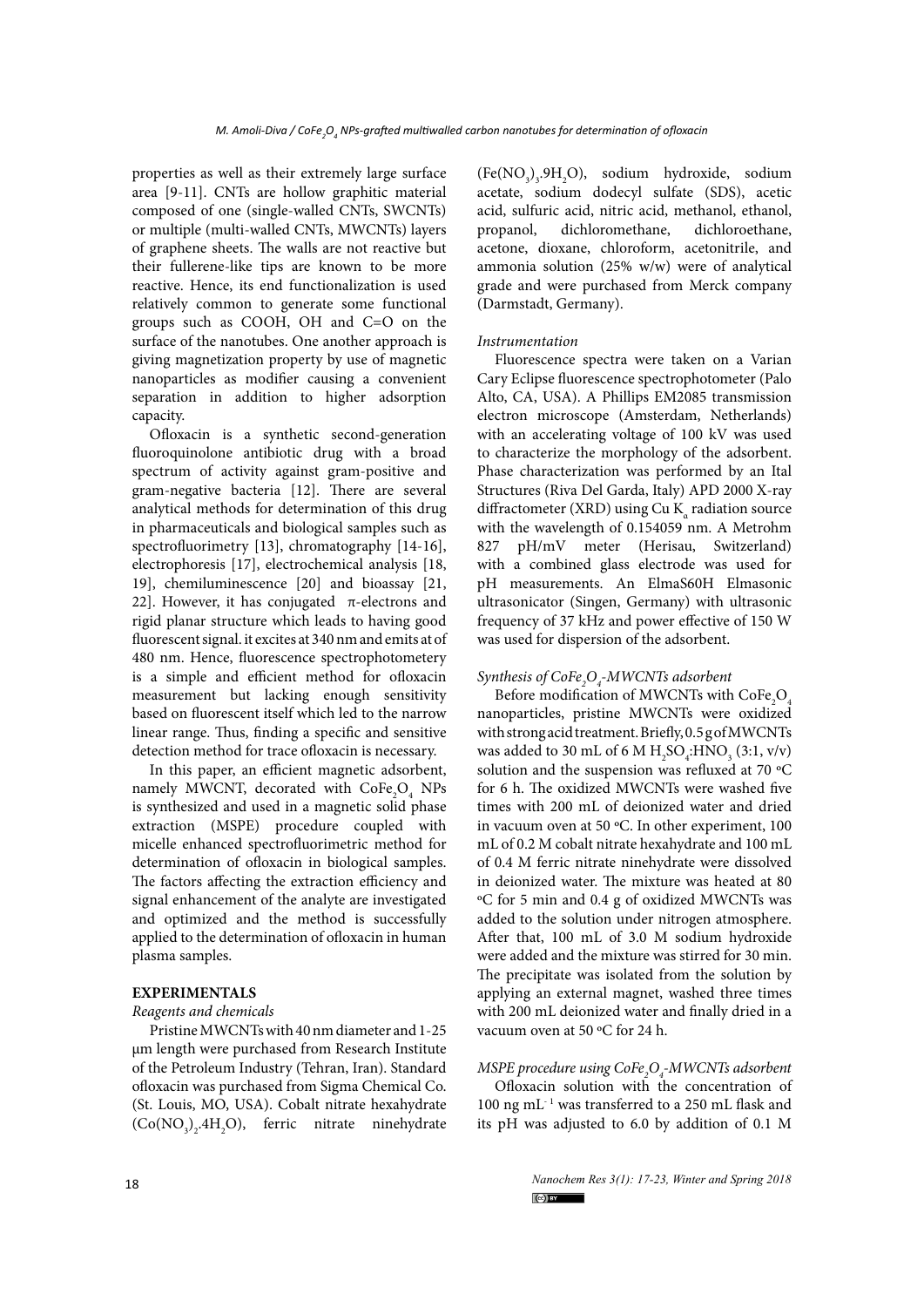HCl/0.1 M  $NH_3$  solution. The volume was adjusted to 100 mL with deionized water and 100 mg of  $\text{CoFe}_{2}\text{O}_{4}$ -MWCNTs was added. The solution was stirred for 10 min and the adsorbent was collected at the bottom of the flask using an external magnetic field. The supernatant was separated by decantation and the supermagnet was removed. Then, 1.0 mL (2×0.5 mL) of methanol was added and the suspension was stirred for 10 min  $(2\times5)$ min). After desorption, the eluent was separated by magnetic decantation and evaporated to dryness under nitrogen gas flow at room temperature. The dry residue was dissolved in solution containing 1.0 mL of 20 mM of SDS dissolved in 2 mL of 0.5 M acetate buffer with pH 6. The solution was stirred for 10 min and used for taking fluorescence spectra. A blank sample containing all the reagents except the drugs was also prepared.

#### *Real sample analysis*

Human plasma samples of three healthy male volunteers aged between 30-35 years old were obtained from Iranian Blood Transfusion Organization (Tehran, Iran) and stored at -18 ºC. In analysis time, the samples were placed in an oven at 37 ºC for 5 h to thaw. Then, 150 mL of each sample was added to 20 mL of acetonitrile for deproteinization through vortex-mixed and centrifuged at 3000 rpm for 30 min. For recovery tests, appropriate amount of the ofloxacin was spiked to the samples. The recommended MSPE procedure was performed under the optimum conditions.

### **RESULT AND DISCUSSION**

### *Preparation of the adsorbent*

Lower adsorption capacity of naked  $\text{CoFe}_{2}\text{O}_{4}$ NPs compared to MWCNTs [23] brings the idea of coupling of these adsorbents to produce an efficient and high capacity adsorbent with magnetic property. Thus, two modification procedures were performed; oxidation with concentrated acids which produces oxygen-containing functional groups and grafting to  $\text{CoFe}_2\text{O}_4$  nanoparticles. The morphology of  $CoFe<sub>2</sub>O<sub>4</sub>$ -MWCNTs was characterized by TEM images. As shown in Fig. 1, grafting of  $\text{CoFe}_2\text{O}_4$  nanoparticles to the MWCNTs can be easily observed. The magnetic nanoparticles, which look like nodes growing from the tubes, were wrapped by the MWCNTs bundles [24]. Fig. 2 shows the XRD patterns of MWCNTs and  $\text{CoFe}_{2}\text{O}_{4}$ -MWCNTs. The diffraction peak at 2θ=26.8 corresponds to the diffraction of MWCNTs and several relatively intense peaks at position (2θ) of 29.6, 34.9, 42.2, 52.7, and 56.3 were matched well with those from the Joint Committee on Powder Diffraction Standards for magnetic NPs.

### *Effect of SDS concentration*

High intensity of a signal guarantees a sensitive and accurate analytical measurement. Since, water is a good quencher for many fluorescent compounds, it can be protected by formation of micelles around fluorophores. In this research, SDS surfactant was used to enhance ofloxacin fluorescence intensity resulting in increase of<br>the sensitivity determined [25]. The effect of the sensitivity determined SDS concentration on the fluorescence signal of



**Fig. 1** MWCNTs. Fig. 1: TEM image of the  $\text{CoFe}_{2}\text{O}_{4}$  nanoparticles grafted



**Fig. 2** nanoparticles grafted MWCNTs.Fig. 2: The XRD pattern of the (a) MWCNTs and (b)  $\text{CoFe}_2\text{O}_4$ 

*Nanochem Res 3(1): 17-23, Winter and Spring 2018* 19<br> **19**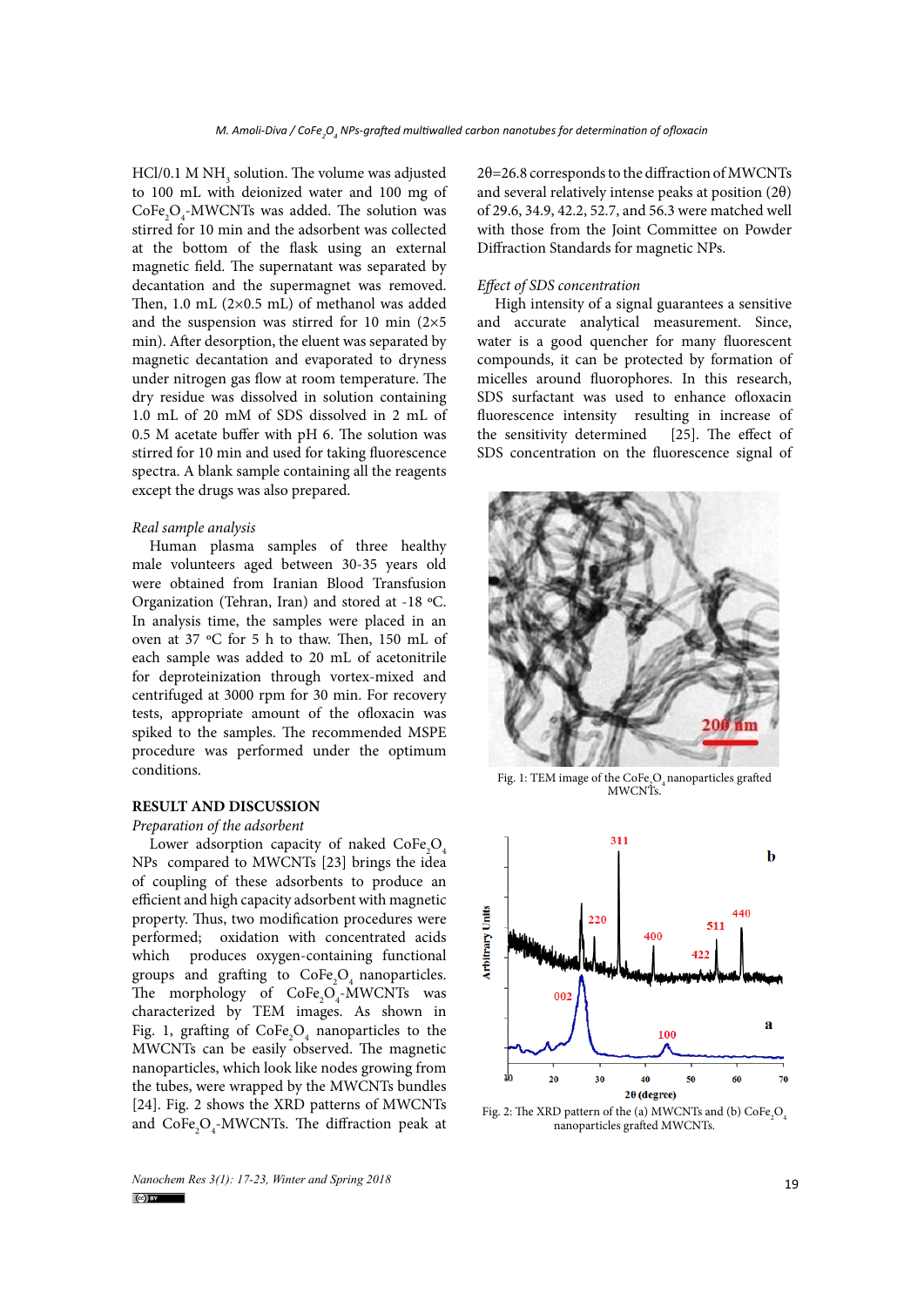ofloxacin was investigated by adding different amounts of the surfactant in the range of 1-50 mM. The experimental results are shown in Fig. 3 which reveals a significant fluorescence enhancement with increasing in surfactant concentration. This signal reaches the maximum in 20 mM which is above the critical micellar concentration value of SDS (i.e. 8.2. mM). The reason is that ofloxacin will stabilize in micro-environment created by SDS micelles and therefore, its quantum efficiency increases. In order to achieve a micellar media, SDS concentration must be above the critical micelle concentration [26, 27]. Increase of SDS concentrations does not change the fluorescence intensity, and 10 mM of SDS was selected as the optimum value for the subsequent experiments.

### *Effect of pH*

Batch experiments were performed using 100 ng mL-1 of ofloxacin, and fluorescence signal was used to evaluate the effect pH on the extraction



**Fig. 3** of ofloxacin. Fig. 3: Effect of SDS concentration on the fluorescence signal



**Fig. 4** Drug concentration, 100 ng mL-1; adsorbent amount, 100 mg; Fig. 4: Effect of pH on the fluorescence signal of ofloxacin. extraction and desorption times, 10 min; sample volume, 100 mL.

efficiency. This parameter has a critical role in any MSPE procedure and determines the analyte structure and surface charge of the adsorbent. Thus, pH of the sample solutions was changed in the range of 3-8. Fig. 4 represents the results of these evaluations indicating that the maximum recovery of the analyte is observed at pH 6.0-8.0. Ofloxacin has two ionizable groups in its structure and therefore has two  $pK_a$  values of 6.05 and 8.22 corresponding at the carboxylic group and at the piperazinyl group, respectively [28]. At pH values between  $pK_{a1}$  and  $pK_{a2}$ , they are in zwitterionic form and the highest adsorption was observed in this range. Therefore, pH 6.0 was selected for the subsequent MSPE experiments.

#### *Effect of adsorbent amount*

In order to investigate the minimum adsorbent amount which is necessary for the extraction of ofloxacin, the amount of  $\text{CoFe}_2\text{O}_4$ -MWCNTs adsorbent was investigated in the range of 50- 200 mg. The results revealed that the extraction efficiency is increased by increasing the adsorbent amount and reaches maximum in 100 mg. It was known that nano-sized adsorbents have higher surface areas compared to the ordinary sorbents, therefore, satisfactory results can be obtained by lower amounts of these sorbents. More adsorbent amount does not lead to an obvious change in the recovery of target analyte. Hence, 100 mg was used as the optimum value for all the subsequent experiments.

### *Effect of desorption conditions*

In these experiments, the effects of desorption solvent type and volume were evaluated. To obtain maximum recovery, different organic solvents including methanol, ethanol, dichloromethane, acetone, chloroform, and acetonitrile were examined. From Fig. 5, it was found that ofloxacin can be quantitatively desorbed from the adsorbent by elution with methanol as eluent. As can be seen, polar solvents have more elution capability which may probably due to more interactions with polar groups on the drug.

In another experiments, volume of the eluent was investigated in the range of 0.1-10 mL. Based on the results, the minimum volume of eluent required for quantitative desorption was found to be 2×0.5 mL. Hence, 1.0 mL was selected as the optimum value for the subsequent experiments.

> *Nanochem Res 3(1): 17-23, Winter and Spring 2018*  $(cc)$  BY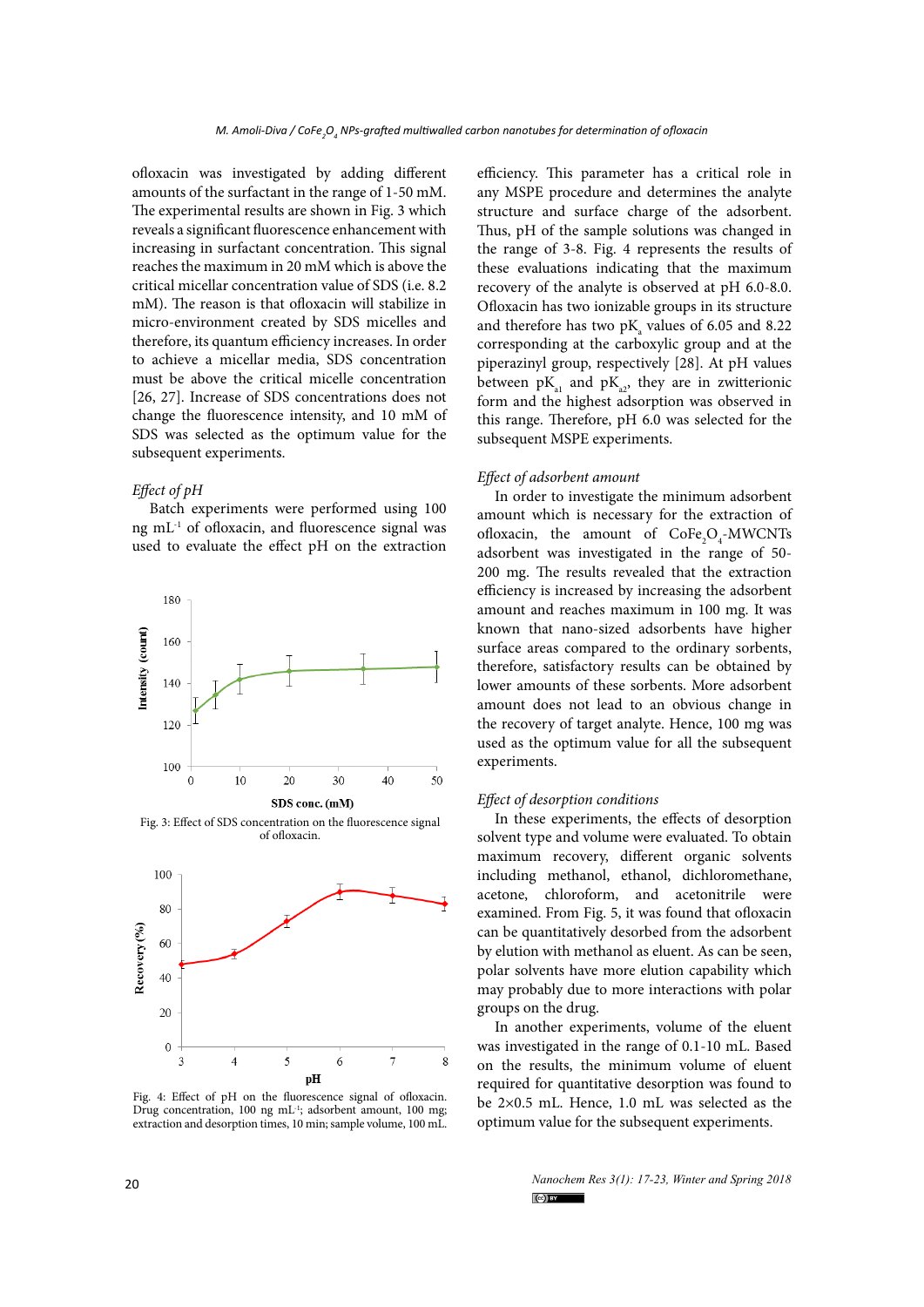

**Fig. 5**  concentration, 100 ng mL-1; adsorbent amount, 100 mg; extraction and Fig. 5: Effect of eluent type on the extraction efficiency of ofloxacin. Drug desorption times, 10 min; pH, 6.0.

### *Effect of extraction and desorption times*

The effects of extraction and desorption time on the recovery of ofloxacin were investigated. The experimental results revealed that 10 min was sufficient for achieving complete recovery for both extraction and desorption. Since  $\text{CoFe}_{2}\text{O}_{4}$ -MWCNTs can be easily and rapidly collected from the solution using an external magnetic field, the whole MSPE procedure can be performed in less than one hour and the analysis time greatly reduces compared to the conventional extraction methods.

#### *Analytical characteristics*

The analytical characteristics of the optimized MSPE, coupled with SDS enhanced fluorescence, were investigated in the optimum conditions. A wide linear range of 100-750 ng mL-1 (six-point calibration) with correlation coefficient  $(R^2)$  of 0.992 was obtained. The limit of detection (LOD) was defined as three times of blank standard deviation per slope of the calibration curve, and it was found to be 23 ng  $mL^{-1}$ . Method precision (as relative standard deviation, RSD%) was investigated by applying five replicate determinations of 250 ng  $mL<sup>-1</sup>$  of ofloxacin and it was found to be 3.3% indicating a good precision of the proposed

method. The preconcentration factor (PF) of the analytes was calculated using  $\text{PF=}\nabla_s / \nabla_e \times \text{R}$ %, where  $V_s$  is sample volume,  $V_e$  is elution volume, and R% is percent recovery. By extracting 100 mL of sample solution containing analyte and collecting into the final volume of 1.0 mL, PE of 93 was obtained for ofloxacin.

### *Application of method*

Efficiency and feasibility of the proposed method was evaluated by applying it to the analysis of real plasma samples. The samples obtained from three healthy male volunteers were analyzed by the proposed method. The applicability was determined by calculating recovery, and the standard solutions were added at three different concentration levels (i.e. low, middle and high quantification concentrations of the linear range). Three-replicate analyses were performed and the mean value it was expressed. Table 1 summarizes the results. As seen in this table, satisfactory recoveries (89-94%) are obtained using the proposed method. These data clearly reveal that the combination of MSPE procedure and enhanced spectrofluorimetry is capable of achieving a high reproducibility with excellent sensitivity for the analysis of synthetic ofloxacin in biological samples.

Table1: Determination of ofloxacin in plasma samples (mean ±RSD, n=5).

| Sample | Ofloxacin (ng mL $^{-1}$ ) |                        |                  |
|--------|----------------------------|------------------------|------------------|
|        | Amount added               | Amount found $\pm$ RSD | Recovery $(\% )$ |
| Plasma |                            | -                      | -                |
|        | 200                        | $178 \pm 4.1$          | 89               |
|        | 400                        | $368 \pm 3.9$          | 92               |
|        | 700                        | $658 \pm 3.2$          | 94               |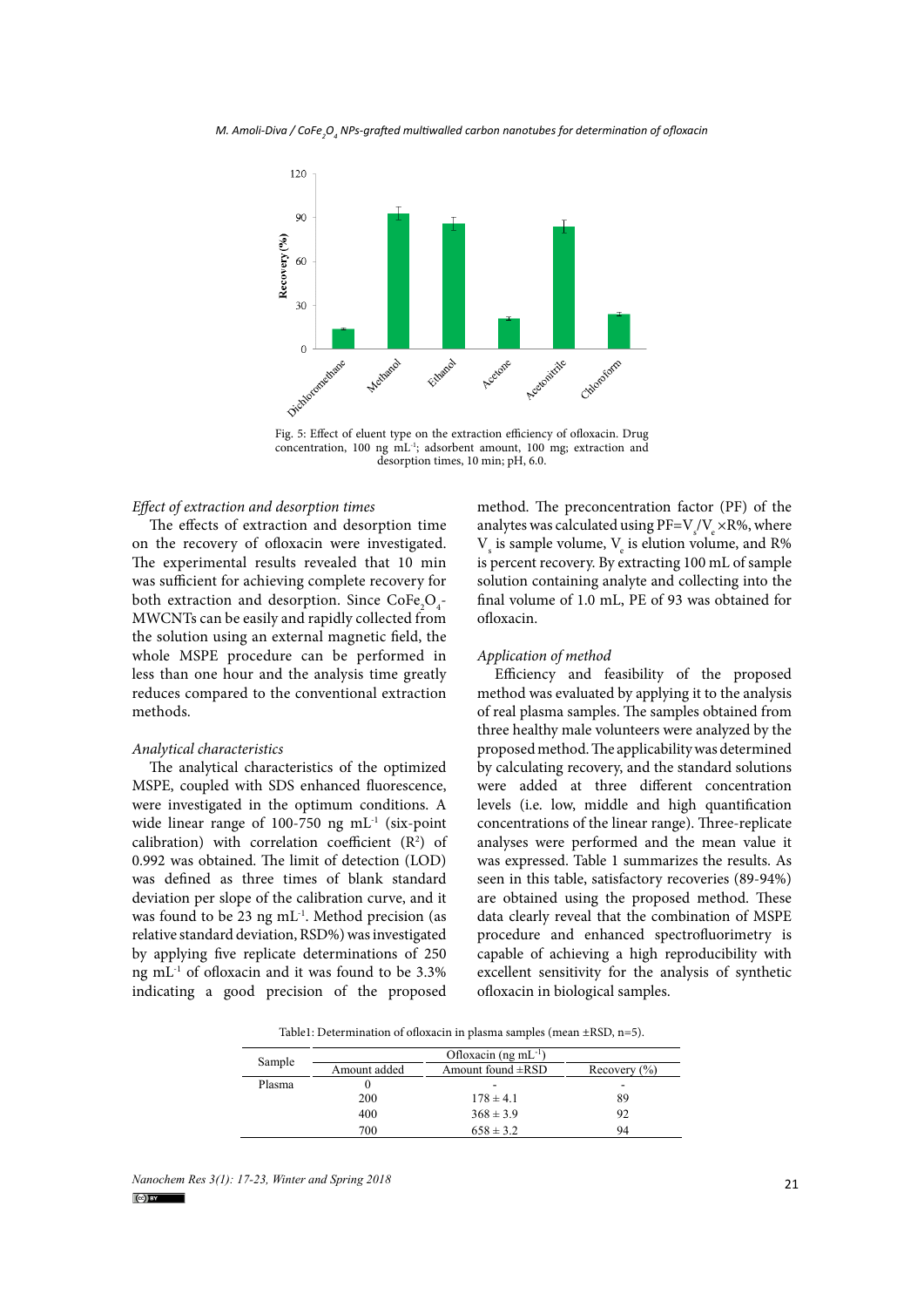### **CONCLUSION**

An efficient MSPE method, based on the use of  $\text{CoFe}_{2}\text{O}_{4}$  nanoparticles grafted onto the oxidized MWCNTs, was proposed and applied to the extraction and preconcentration of ofloxacin in human plasma samples. High adsorbent capacity of  $\text{CoFe}_2\text{O}_4$ -MWCNTs causes to need small amounts of the adsorbent and organic solvent. In addition, sensitive spectrofluorimetric detection through fluorescence enhancement of the analyte with SDS micelles is the major advantage of the proposed method. The results revealed that the method has high analytical potential for the preconcentration of ultra-trace amounts of ofloxacin in different matrices.

### **CONFLICT OF INTEREST**

The authors declare that there is no conflict of interests regarding the publication of this manuscript.

### **REFERENCES**

- 1. [Ren C, Ding X, Fu H, Meng C, Li W, Yang H. Preparation](http://dx.doi.org/10.1039/C6RA13304E)  [of amino-functionalized CoFe2O4@SiO2 magnetic](http://dx.doi.org/10.1039/C6RA13304E)  [nanocomposites for potential application in absorbing](http://dx.doi.org/10.1039/C6RA13304E)  [heavy metal ions. RSC Advances. 2016;6\(76\):72479-86.](http://dx.doi.org/10.1039/C6RA13304E)
- 2. [Liu Y, Li J, Li F, Li W, Yang H, Zhang X, et al. A facile](http://dx.doi.org/10.1039/C5TA10420C)  [preparation of CoFe2O4 nanoparticles on polyaniline](http://dx.doi.org/10.1039/C5TA10420C)[functionalised carbon nanotubes as enhanced catalysts](http://dx.doi.org/10.1039/C5TA10420C)  [for the oxygen evolution reaction. Journal of Materials](http://dx.doi.org/10.1039/C5TA10420C)  [Chemistry A. 2016;4\(12\):4472-8.](http://dx.doi.org/10.1039/C5TA10420C)
- 3. [Chen D, Yi X, Chen Z, Zhang Y, Chen B, Kang Z. Synthesis](https://onlinelibrary.wiley.com/doi/full/10.1111/ijac.12110)  [of CoFe2O4 Nanoparticles by a Low Temperature](https://onlinelibrary.wiley.com/doi/full/10.1111/ijac.12110)  [Microwave‐Assisted Ball‐Milling Technique. International](https://onlinelibrary.wiley.com/doi/full/10.1111/ijac.12110)  [Journal of Applied Ceramic Technology. 2014;11\(5\):954-9.](https://onlinelibrary.wiley.com/doi/full/10.1111/ijac.12110)
- 4. [Gandha K, Elkins K, Poudyal N, Ping Liu J. Synthesis](https://aip.scitation.org/doi/abs/10.1063/1.4916544)  [and characterization of CoFe2O4 nanoparticles](https://aip.scitation.org/doi/abs/10.1063/1.4916544)  [with high coercivity. Journal of Applied Physics.](https://aip.scitation.org/doi/abs/10.1063/1.4916544)  [2015;117\(17\):17A736.](https://aip.scitation.org/doi/abs/10.1063/1.4916544)
- 5. [Ferreira LP, Cruz MM, Oliveira ML, Mendo SG, Alves AF,](http://dx.doi.org/10.1039/C6RA13818G)  [Godinho M, et al. CoFe2O4 nanoparticles synthesized with](http://dx.doi.org/10.1039/C6RA13818G)  [natural templates. RSC Advances. 2016;6\(77\):73506-16.](http://dx.doi.org/10.1039/C6RA13818G)
- 6. [Liu Y, Li Y, Zeng H. ZnO-based transparent conductive thin](https://www.hindawi.com/journals/jnm/2013/196521/abs/)  [films: doping, performance, and processing. Journal of](https://www.hindawi.com/journals/jnm/2013/196521/abs/)  [Nanomaterials. 2013;2013.](https://www.hindawi.com/journals/jnm/2013/196521/abs/)
- 7. [López-Ortega A, Lottini E, Fernández CdJ, Sangregorio](https://doi.org/10.1021/acs.chemmater.5b01034)  [C. Exploring the Magnetic Properties of Cobalt-Ferrite](https://doi.org/10.1021/acs.chemmater.5b01034)  [Nanoparticles for the Development of a Rare-Earth-](https://doi.org/10.1021/acs.chemmater.5b01034)[Free Permanent Magnet. Chemistry of Materials.](https://doi.org/10.1021/acs.chemmater.5b01034)  [2015;27\(11\):4048-56.](https://doi.org/10.1021/acs.chemmater.5b01034)
- 8. [Liu H-J, Wang C-K, Su D, Amrillah T, Hsieh Y-H, Wu K-H, et](https://doi.org/10.1021/acsami.6b16485)  [al. Flexible Heteroepitaxy of CoFe2O4/Muscovite Bimorph](https://doi.org/10.1021/acsami.6b16485)  [with Large Magnetostriction. ACS Applied Materials &](https://doi.org/10.1021/acsami.6b16485)  [Interfaces. 2017;9\(8\):7297-304.](https://doi.org/10.1021/acsami.6b16485)
- 9. [Paszkiewicz M, Caban M, Bielicka-Giełdoń A, Stepnowski](http://www.sciencedirect.com/science/article/pii/S0039914016307998)

[P. Optimization of a procedure for the simultaneous](http://www.sciencedirect.com/science/article/pii/S0039914016307998) [extraction of polycyclic aromatic hydrocarbons and metal](http://www.sciencedirect.com/science/article/pii/S0039914016307998) [ions by functionalized and non-functionalized carbon](http://www.sciencedirect.com/science/article/pii/S0039914016307998) [nanotubes as effective sorbents. Talanta. 2017;165:405-11.](http://www.sciencedirect.com/science/article/pii/S0039914016307998)

- 10. [Li Q, Yu J, Zhou F, Jiang X. Synthesis and characterization](http://www.sciencedirect.com/science/article/pii/S0927775715300522) [of dithiocarbamate carbon nanotubes for the removal of](http://www.sciencedirect.com/science/article/pii/S0927775715300522) [heavy metal ions from aqueous solutions. Colloids and](http://www.sciencedirect.com/science/article/pii/S0927775715300522) [Surfaces A: Physicochemical and Engineering Aspects.](http://www.sciencedirect.com/science/article/pii/S0927775715300522) [2015;482:306-14.](http://www.sciencedirect.com/science/article/pii/S0927775715300522)
- 11. [Fan Y, Xu C, Wang R, Hu G, Miao J, Hai K, et al.](http://www.sciencedirect.com/science/article/pii/S0889157517301205) [Determination of copper\(II\) ion in food using an ionic](http://www.sciencedirect.com/science/article/pii/S0889157517301205) [liquids-carbon nanotubes-based ion-selective electrode.](http://www.sciencedirect.com/science/article/pii/S0889157517301205) [Journal of Food Composition and Analysis. 2017;62:63-8.](http://www.sciencedirect.com/science/article/pii/S0889157517301205)
- 12. [Vinay K, Revanasiddappa H, Divya MR, Rajendraprasad](http://www.scielo.br/scielo.php?pid=S0100-46702009000400006&script=sci_arttext&tlng=pt) [N. Spectrophotometric determination of ofloxacin in](http://www.scielo.br/scielo.php?pid=S0100-46702009000400006&script=sci_arttext&tlng=pt) [pharmaceuticals and human urine. Eclética Química.](http://www.scielo.br/scielo.php?pid=S0100-46702009000400006&script=sci_arttext&tlng=pt) [2009;34\(4\):65-78.](http://www.scielo.br/scielo.php?pid=S0100-46702009000400006&script=sci_arttext&tlng=pt)
- 13. [Tong Z, Bianfei Y, Wanjin T, Haixia Z. Spectrofluorimetric](http://www.sciencedirect.com/science/article/pii/S1386142515004084) [determination of ofloxacin in milk with N-\(9](http://www.sciencedirect.com/science/article/pii/S1386142515004084) [fluorenylmethyloxycarbonyl\)-l-alanine. Spectrochimica](http://www.sciencedirect.com/science/article/pii/S1386142515004084) [Acta Part A: Molecular and Biomolecular Spectroscopy.](http://www.sciencedirect.com/science/article/pii/S1386142515004084) [2015;148:125-30.](http://www.sciencedirect.com/science/article/pii/S1386142515004084)
- 14. [Sharma S, Sharma MC, Sahu NK. Simultaneous](http://www.sciencedirect.com/science/article/pii/S1878535212001566) [determination of Nitazoxanide and Ofloxacin in](http://www.sciencedirect.com/science/article/pii/S1878535212001566) [pharmaceutical preparations using UV-spectrophotometric](http://www.sciencedirect.com/science/article/pii/S1878535212001566) [and high performance thin layer chromatography methods.](http://www.sciencedirect.com/science/article/pii/S1878535212001566) [Arabian Journal of Chemistry. 2017;10:S62-S6.](http://www.sciencedirect.com/science/article/pii/S1878535212001566)
- 15. [Timofeeva I, Timofeev S, Moskvin L, Bulatov A. A](http://www.sciencedirect.com/science/article/pii/S0003267016313046) [dispersive liquid-liquid microextraction using a switchable](http://www.sciencedirect.com/science/article/pii/S0003267016313046) [polarity dispersive solvent. Automated HPLC-FLD](http://www.sciencedirect.com/science/article/pii/S0003267016313046) [determination of ofloxacin in chicken meat. Analytica](http://www.sciencedirect.com/science/article/pii/S0003267016313046) [Chimica Acta. 2017;949:35-42.](http://www.sciencedirect.com/science/article/pii/S0003267016313046)
- 16. [Khan FU, Nasir F, Iqbal Z, Khan I, Shahbaz N, Hassan M,](http://www.sciencedirect.com/science/article/pii/S1570023216301337) [et al. Simultaneous determination of moxifloxacin and](http://www.sciencedirect.com/science/article/pii/S1570023216301337) [ofloxacin in physiological fluids using high performance](http://www.sciencedirect.com/science/article/pii/S1570023216301337) [liquid chromatography with ultraviolet detection. Journal](http://www.sciencedirect.com/science/article/pii/S1570023216301337) [of Chromatography B. 2016;1017-1018:120-8.](http://www.sciencedirect.com/science/article/pii/S1570023216301337)
- 17. [Xie H-Y, Wang Z-R, Fu Z-F. Highly sensitive trivalent](http://www.sciencedirect.com/science/article/pii/S2095177914000458) [copper chelate–luminol chemiluminescence system](http://www.sciencedirect.com/science/article/pii/S2095177914000458) [for capillary electrophoresis chiral separation and](http://www.sciencedirect.com/science/article/pii/S2095177914000458) [determination of ofloxacin enantiomers in urine samples.](http://www.sciencedirect.com/science/article/pii/S2095177914000458) [Journal of Pharmaceutical Analysis. 2014;4\(6\):412-6.](http://www.sciencedirect.com/science/article/pii/S2095177914000458)
- 18. Pimenta AM, Souto MRS, Catarino RIL, Leal MFC, Lima J, eacute, et al. Ofloxacin Determination in Urine, Serum and Pharmaceuticals Using an Automatic Flow Potentiometric System. Analytical Sciences. 2013;29(9):893-8.
- 19. [Wong A, Silva TA, Vicentini FC, Fatibello-Filho O.](http://www.sciencedirect.com/science/article/pii/S0039914016306099) [Electrochemical sensor based on graphene oxide and ionic](http://www.sciencedirect.com/science/article/pii/S0039914016306099) [liquid for ofloxacin determination at nanomolar levels.](http://www.sciencedirect.com/science/article/pii/S0039914016306099) [Talanta. 2016;161:333-41.](http://www.sciencedirect.com/science/article/pii/S0039914016306099)
- 20. [Rao Y, Tong Y, Zhang X, Luo G, Baeyens WRG.](http://www.sciencedirect.com/science/article/pii/S0003267000009041) [Determination of ofloxacin using a chemiluminescence](http://www.sciencedirect.com/science/article/pii/S0003267000009041) [flow-injection method. Analytica Chimica Acta.](http://www.sciencedirect.com/science/article/pii/S0003267000009041) [2000;416\(2\):227-30.](http://www.sciencedirect.com/science/article/pii/S0003267000009041)
- 21. [Sun WY, Liu WY, Qu LB. Development of ELISA and](http://www.sciencedirect.com/science/article/pii/S1001841707003038) [immunochromatographic assay for ofloxacin. Chinese](http://www.sciencedirect.com/science/article/pii/S1001841707003038) [Chemical Letters. 2007;18\(9\):1107-10.](http://www.sciencedirect.com/science/article/pii/S1001841707003038)

22 *Nanochem Res 3(1): 17-23, Winter and Spring 2018*